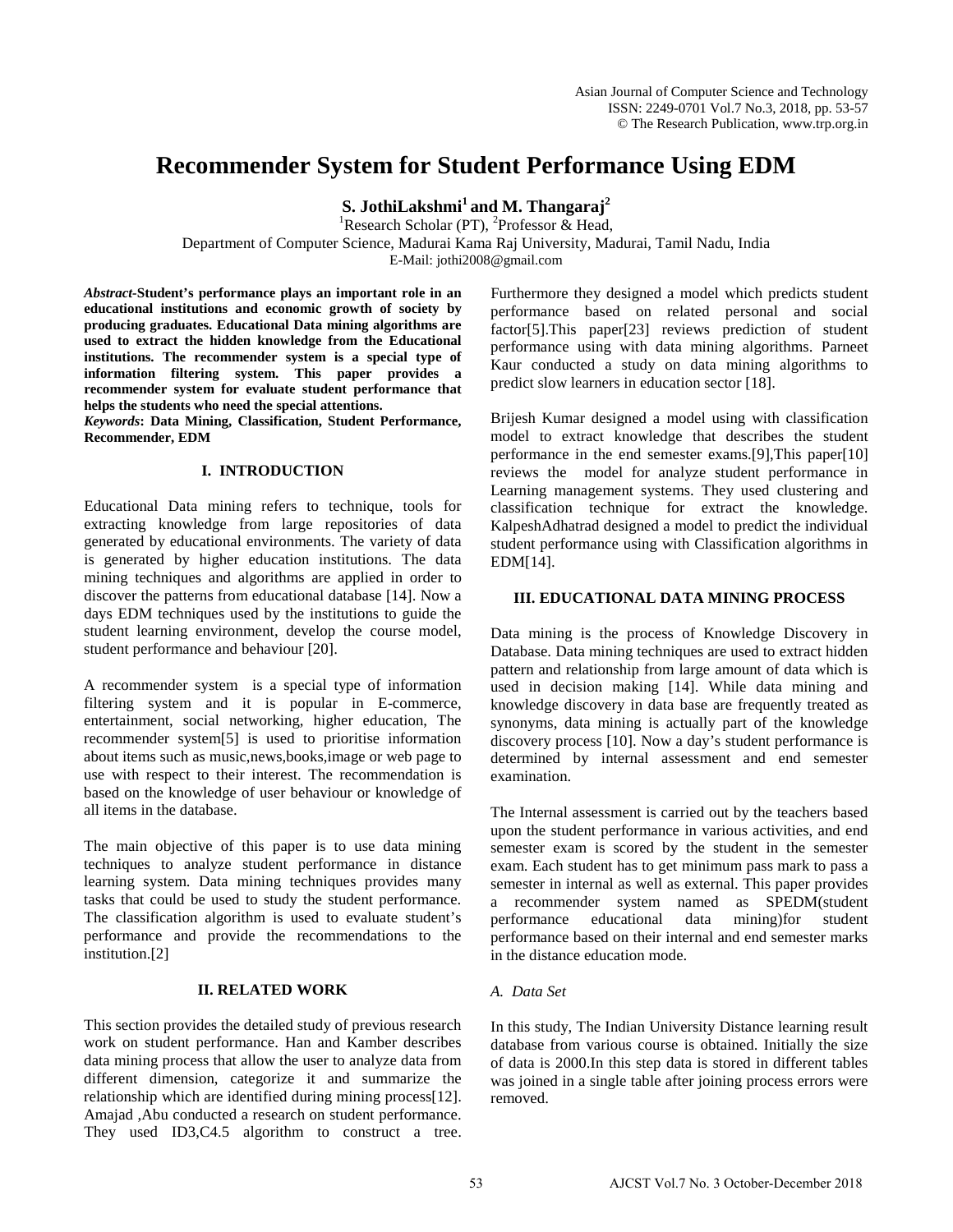

Fig. 1 Recommender system-SPEDM

#### *B. Data Pre-Processing*

Data pre-processing is data mining process that involves transforming raw data into pre-process able data format. Data is obtained from different databases. It is susceptible to noise, missing value and inconsistency, The data is preprocessed in order to get the appropriate result .Data cleaning, convert common log format, user identification, session identification, stop word removal, stemming process, white space removal and identifying user request are performed at pre-processing stage.

#### *C. Data Selection*

In this step only the required fields were selected which were used in the data mining process. All the variables which were derived from the database are given in Table I for reference.

| <b>Variable</b> | <b>Description</b>                    | <b>Possible Values</b>         |
|-----------------|---------------------------------------|--------------------------------|
| Course          | Course of the student                 | $BCA, B. Sc(CS)$ ,<br>B.Sc(IT) |
| Gender          | Gender of the student                 | Male, female                   |
| <b>PSM</b>      | Previous semester mark                | Pass, fail                     |
| <b>ITG</b>      | Internal test Grade                   | ${good, avg, poor}$            |
| <b>ASS</b>      | Assignment                            | $\{yes, no\}$                  |
| <b>ATT</b>      | Attendance                            | ${good, avg, poor}$            |
| LW              | Lab work                              | $\{yes, no\}$                  |
| GP              | General Proficiency<br>(Like seminar) | $\{ves.no\}$                   |

TABLE I ATTRIBUTES LIST

### *D. Data Mining Algorithm*

C4.5 is a decision tree algorithm used in this work to generate decision tree since it has a high accuracy in decision making. C4.5 algorithm uses student result database obtained from Indian university distance learning system. It uses the training data as the input data for generating the decision tree. This tree is used to generate rules for recommendations to improve student performance.

TABLE II C4.5 ALGORITHM

| C <sub>4.5</sub> Algorithm                            |
|-------------------------------------------------------|
|                                                       |
| Input: an attribute-Valued dataset D                  |
| Output: A Decision tree.                              |
| $Tree = \{\}$                                         |
| If D is "pure" OR other stopping criteria met than    |
| terminate                                             |
| end if                                                |
| for all attribute a $£$ D do                          |
| Compute information-theoretic criteria if we split    |
| on a.                                                 |
| end for                                               |
| $abest$ =Best attribute according to above computed   |
| criteria                                              |
| Tree=Create a decision node that tests $abest$ in the |
| root.                                                 |
| $Dv$ =Induced sub-datasets from D based on $abest$    |
| for all D <sub>v</sub> do                             |
| Treev=c4.5( $D_v$ )                                   |
| Attach $Treev$ to the corresponding branch of Tree    |
| end for                                               |
| return Tree                                           |
|                                                       |

### *E. Attribute Selection Measure*

The information gain measure is used to select the test attribute at each node in the tree. Such a measure is referred to as an attribute selection measure or a measure of goodness of split. The attribute with the highest information gain (or greatest entropy reduction) is chosen as the test attribute for the current node. This attribute minimize the information needed to classify the samples in the resulting partitions and reflects the least randomness or "impurity" in these partitions. Such an information theoretic approach minimizes the expected number of tests needed to classify an object and guarantees that a simple (but not necessary the simplest) tree is found[12].

Let S be a set consisting of s data samples. Suppose the class label attribute has m distinct values defining m distinct classes,  $C_i$  (for  $i = 1, \ldots, m$ ). Let  $s_i$  be the number of samples of S in class  $C_i$ . The expected information needed to classify a given sample is given by  $I(s_1, s_2, \ldots, s_m) = -1$  $\sum_{i=1}^{m} p_i \log_2 (p_i)$  where  $p_i$  is the probability that an arbitrary sample belongs to class  $c_i$  and is estimated by  $s_i/s$ . Note that a log function to the base 2 is used since the information is encoded in bits.

Let attribute A have v distinct values,  $(a_1, a_2, \ldots, a_v)$ . Attribute A can be used to partition S into v subsets,  $\{S_1, S_2,$  $\ldots$ ,  $S_v$ , where  $S_i$  contains those samples in S that have value aj of A. If A were selected as the test attribute (i.e., the best attribute for splitting), then these subsets would correspond to the branches grown from the node containing the set S. Let  $s_{ij}$  be the number of samples of class  $C_i$  ina subsets  $s_i$ . The entropy, or expected information based on the partitioning into subsets by A, is given by

$$
E(A) = \sum_{j=1}^{v} \frac{s_{1j} + \ldots + s_{mj}}{s} I(s_{1j}, \ldots s_{mj})
$$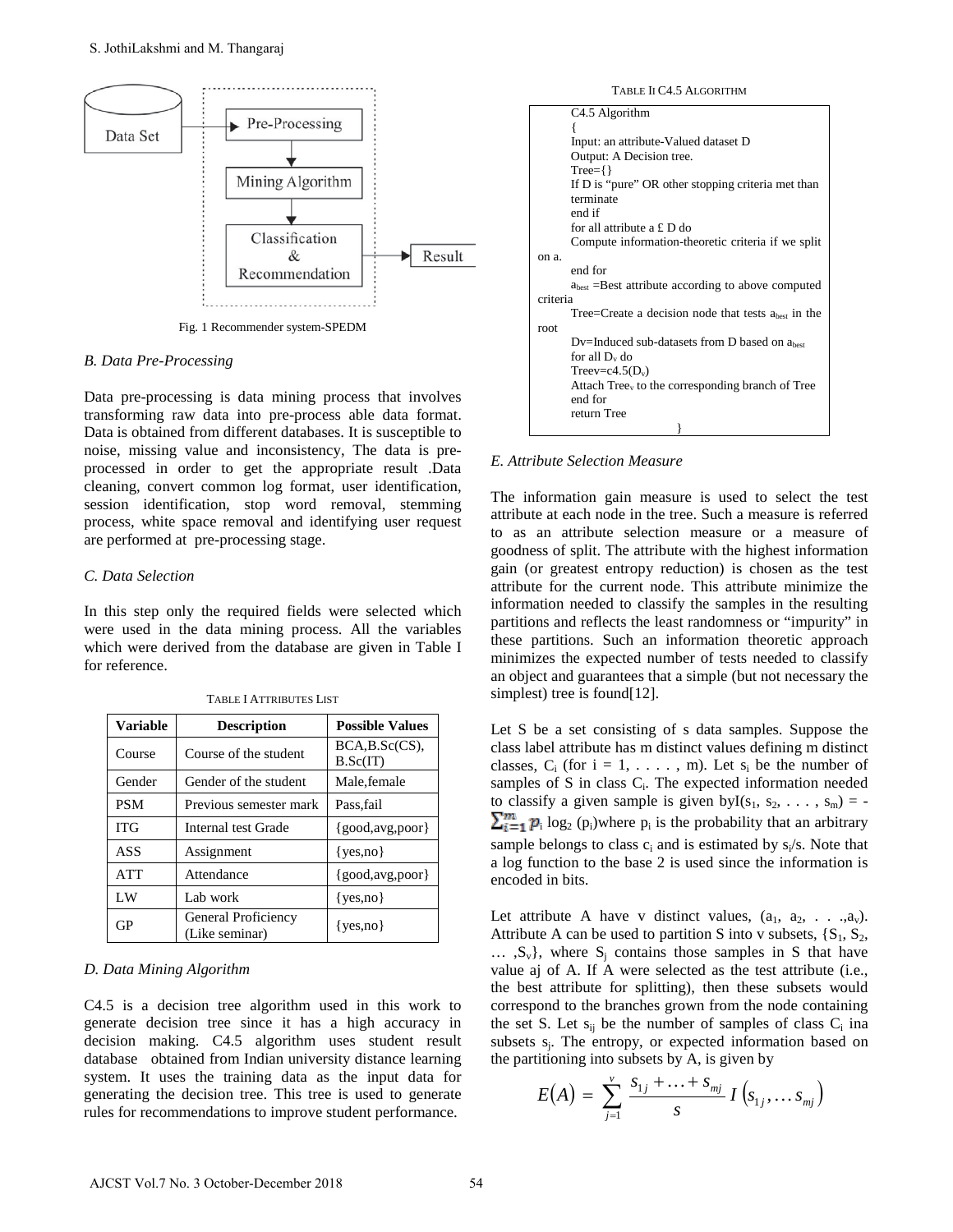The term  $\sum_{j=1}^{v} \frac{s_{1j} + \dots + s_{j}}{s}$ *j j mj s*  $s_{1i} + ... + s$ 1  $s_{1j} + \ldots + s_{mj}$  acts as the weight of the jth

subset and is the number of samples in the subset (i.e. having value  $a_i$  of A) divided by the total number of samples in S. The encoding information that would be gained by branching on A isGain (A) =  $I(s_1, s_2, \ldots, s_m)$  – E(A).In other words, Gain (A) is the expected reduction in entropy caused by knowing the value of attribute A.

The algorithm computes the information gain of each attribute.The highest information gain is chosen as the test attribute for the given set S. A node is created and labelled with the attribute, branches are created for each value of the attribute, and the samples are partitioned accordingly [12].

### **IV. IMPLEMENTATION**

SPEDM has been implemented with JAVA language using NetBean version 7.3 as JAVA environmentAll the Experiments were done Intel core i3 2.10GH 4GB RAM, running windows 8. The data set of Indian University Distance learning result database from various course is obtained.WEKA java API is used to implement the c4.5 algorithm.From the dataset Decision tree and recommendation rules are generated for student performance. Student performance data is as follows

|                |                 |                                    | A pass     |            |                 |            |                  |               |  |      |  |  |            |      |                |
|----------------|-----------------|------------------------------------|------------|------------|-----------------|------------|------------------|---------------|--|------|--|--|------------|------|----------------|
|                | ٠               | c                                  | s.         |            | $-1$            | 11.0       | <b>STATISTIC</b> |               |  |      |  |  | channel by | $-1$ | $\blacksquare$ |
| <b>COUNTER</b> | Gender          | PM                                 | ing.       | A55        | ATT             | <b>LW</b>  | 68               | <b>ATSLET</b> |  |      |  |  |            |      |                |
| <b>BCA</b>     | Temale          | <b>DATE</b>                        | good       | yes        | good            | yes.       | yes              | pets          |  |      |  |  |            |      |                |
| 6CA            | <b>Terrade</b>  | 19498                              | good       | yes        | good            | yes.       | yes              | pess          |  |      |  |  |            |      |                |
| <b>ACA</b>     | Temale          | mass                               | good       | 66         | 44              | yes        | $v$ es           | <b>Bell</b>   |  |      |  |  |            |      |                |
| <b>BOA</b>     | female          | <b>BASE</b>                        | good       | no         | anos            | yes.       | <b>VIII</b>      | pacs.         |  |      |  |  |            |      |                |
| 5 ACA          | <b>Section</b>  | <b>Viens</b>                       | good       | yes.       | DODE            | yes.       | yes              | pain          |  |      |  |  |            |      |                |
| 7.904          | famale          | DASE                               | good       | <b>VKS</b> | good            | yes.       | yes.             | pats          |  |      |  |  |            |      |                |
| a sca          | famale          | <b>DATE</b>                        | good       | yes.       | good            | <b>SWI</b> | yes              | pess          |  |      |  |  |            |      |                |
| $9 - 00A$      | <b>Semala</b>   | pass                               | good       | pes        | good            | pes        | yes.             | pass          |  |      |  |  |            |      |                |
| 10 BCA         | temate          | <b>DATE</b>                        | 8105       | yes.       | good            | yes        | yes              | pass          |  |      |  |  |            |      |                |
| 11 N.A.        | female          | pass                               | good       | <b>IND</b> | good            | no.        | yat              | fat           |  |      |  |  |            |      |                |
| 17.8CA         | Senate          | OASS                               | good       | yes.       | occe            | no.        | 381              | pans          |  |      |  |  |            |      |                |
| 11 BCA         | Nemale          | 2411                               | good       | $^{66}$    | poor            | na         | yet              | <b>Fall</b>   |  |      |  |  |            |      |                |
| 14 BCA         | Temale          | pets                               | good       | yes        | good            | m          | yes              | pess          |  |      |  |  |            |      |                |
| 15 BOA         | famale          | pass                               | ang        | no.        | aug             | ne         | <b>VEL</b>       | fall.         |  |      |  |  |            |      |                |
| 15 BCA         | teinate         | <b>DATE</b>                        | good       | <b>VES</b> | <b>2008</b>     | <b>VIS</b> | yes              | gass.         |  |      |  |  |            |      |                |
| 17 ACA         | <b>Sericale</b> | mess.                              | good       | yes        | good            | yes        | yes              | <b>UWIN</b>   |  |      |  |  |            |      |                |
| 18 SCA         | <b>Seriale</b>  | Deta                               | good       | no.        | 4n <sub>0</sub> | ver        | yes.             | OA15          |  |      |  |  |            |      |                |
| IS BOA         | female          | patt                               | good       | no:        | good            | yes        | yes              | pass          |  |      |  |  |            |      |                |
| 30 BCA         | female          | OASS                               | good       | yes        | moor            | pes.       | yes.             | pats          |  |      |  |  |            |      |                |
| ZI BCA         | tensie          | OASH                               | 4n         | no.        | poor            | no.        | yes.             | <b>NAT</b>    |  |      |  |  |            |      |                |
| $22$ aca       | female          | <b>DATE</b>                        | <b>PIS</b> | yes        | $m_{\rm K}$     | <b>SHO</b> | yes.             | <b>Lat</b>    |  |      |  |  |            |      |                |
| 23 8CA         | make            | 19.498                             | poor       | <b>FRO</b> | point of        | <b>AND</b> | yes.             | fall.         |  |      |  |  |            |      |                |
| 28 BGA         | mate            | patt                               | poor       | 'yes       | poor            | $^{16}$    | yes              | tat           |  |      |  |  |            |      |                |
| 25 BOA         | male            | patt                               | zq         | <b>PUT</b> | aig             | <b>INC</b> | yes              | fall.         |  |      |  |  |            |      |                |
| 35 ACA         | make            | pets                               | 448        | ns.        | <b>DODE</b>     | Ab.        | yes              | <b>NA</b>     |  |      |  |  |            |      |                |
| 27.004         | mate            | pass                               | poor       | ns         | poor            | <b>Ad</b>  | vcti             | tet           |  |      |  |  |            |      |                |
| 28.9CA         | make            | <b>DATE</b>                        | poor       | <b>INC</b> | $-1$            | m          | yes.             | <b>fail</b>   |  |      |  |  |            |      |                |
| 25 BCA         | male            | DATE                               | evg        | ns:        | poor            | <b>AB</b>  | $y$ es           | fall          |  |      |  |  |            |      |                |
| MONTA          | mate            | <b>HALL</b><br>perform 2000 - (22) | Anne.      | m          | <b>John</b>     | m          | int.             | Aut.          |  | - 19 |  |  |            |      |                |

Fig. 2 Student Performance



Fig. 3 Decision tree of student performance

## *A. Production Rules*

The IF-THEN rule may be easier to understand the decision tree and generate recommendations that used by

TABLE III PRODUCTION RULE

|    |                                                              | Recommender System for Student Performance Using EDM                                                                                                                                                                                                                                                                                                                                                                                                                                                                                                              |                                                            |                                                 |               |          |                                         |  |  |  |  |  |  |
|----|--------------------------------------------------------------|-------------------------------------------------------------------------------------------------------------------------------------------------------------------------------------------------------------------------------------------------------------------------------------------------------------------------------------------------------------------------------------------------------------------------------------------------------------------------------------------------------------------------------------------------------------------|------------------------------------------------------------|-------------------------------------------------|---------------|----------|-----------------------------------------|--|--|--|--|--|--|
|    |                                                              | recommender system. It can be helpful to the students to<br>improve their performance in the examinations.                                                                                                                                                                                                                                                                                                                                                                                                                                                        |                                                            |                                                 |               |          |                                         |  |  |  |  |  |  |
|    |                                                              |                                                                                                                                                                                                                                                                                                                                                                                                                                                                                                                                                                   |                                                            | <b>TABLE III PRODUCTION RULE</b>                |               |          |                                         |  |  |  |  |  |  |
|    |                                                              | If GP='yes' And ITG='good' and ASS='yes' then Result='Pass'                                                                                                                                                                                                                                                                                                                                                                                                                                                                                                       |                                                            |                                                 |               |          |                                         |  |  |  |  |  |  |
|    |                                                              | IF GP=; yes' and ITG='avg' and ASS='yes' then result='pass'<br>If GP='yes' And ITG='good' and ASS='NO'ATT='good' then                                                                                                                                                                                                                                                                                                                                                                                                                                             |                                                            |                                                 |               |          |                                         |  |  |  |  |  |  |
|    |                                                              | Result='Pass'                                                                                                                                                                                                                                                                                                                                                                                                                                                                                                                                                     | IF GP=; yes' and ITG='avg' and ASS='no' and ATT='avg' then |                                                 |               |          |                                         |  |  |  |  |  |  |
|    |                                                              | result='pass'<br>If Gp='no'and ASS='yes'and ITG='good' then result='pass'                                                                                                                                                                                                                                                                                                                                                                                                                                                                                         |                                                            |                                                 |               |          |                                         |  |  |  |  |  |  |
|    |                                                              | IFGP='no' and ASS='yes'and ITG='avg'andATT='good'then<br>result='pass'<br>IF GP='no'and ASS= 'no'and ITG='avg'and ATT='good'then                                                                                                                                                                                                                                                                                                                                                                                                                                  |                                                            |                                                 |               |          |                                         |  |  |  |  |  |  |
|    | result='pass'<br>IF GP='yes'and ITG='poor'then result='fail' |                                                                                                                                                                                                                                                                                                                                                                                                                                                                                                                                                                   |                                                            |                                                 |               |          |                                         |  |  |  |  |  |  |
|    |                                                              | IFGP='yes'and ITG='avg'and ASS='no' andATT='avg'then result='fail'<br>IFGP='yes'and ITG='avg'and ASS='no' andATT='poor'then result='fail'<br>IF GP='no'and ASS= 'yes'and ITG='avg'and ATT='avg'then result='fail'<br>IF GP='no'andASS='no'andATT='poor'then result='fail'<br>IF GP='no'and ASS= 'no'and ATT='avg'and ITG='avg'then result='fail'                                                                                                                                                                                                                  |                                                            |                                                 |               |          |                                         |  |  |  |  |  |  |
|    |                                                              | IF GP='no'and ASS= 'no'and ATT='avg'and ITG='poor'then result='fail'                                                                                                                                                                                                                                                                                                                                                                                                                                                                                              |                                                            |                                                 |               |          |                                         |  |  |  |  |  |  |
|    |                                                              |                                                                                                                                                                                                                                                                                                                                                                                                                                                                                                                                                                   |                                                            | <b>V. EXPERIMENTAL EVALUATION</b>               |               |          |                                         |  |  |  |  |  |  |
|    |                                                              | The recommendation system can be evaluated using various<br>types of Quality measurement. Accuracy is the fraction of<br>correct<br>recommendations. The SPEDM system is evaluated with<br>Decision support accuracy that are popularly used are<br>Precision, Recall and F-measure. These metrics help the<br>user in selecting items that are very high quality out of the<br>available set of items.<br>A. Experiment 1: Precision<br>Precision is the fraction of recommended item that is<br>actually relevant to the user.<br>Precision (p) = $\frac{1}{2}$ | recommendations                                            | True positive<br>True positive + False positive | out           | of total | possible                                |  |  |  |  |  |  |
|    |                                                              |                                                                                                                                                                                                                                                                                                                                                                                                                                                                                                                                                                   |                                                            | <b>TABLE IV PRECISION</b>                       |               |          |                                         |  |  |  |  |  |  |
|    |                                                              | Data set                                                                                                                                                                                                                                                                                                                                                                                                                                                                                                                                                          | 2000                                                       | 4000                                            | 6000          | 8000     | 10000                                   |  |  |  |  |  |  |
|    |                                                              | Precision                                                                                                                                                                                                                                                                                                                                                                                                                                                                                                                                                         | 0.981                                                      | 0.985                                           | 0.991         | 9.994    | 0.998                                   |  |  |  |  |  |  |
|    |                                                              |                                                                                                                                                                                                                                                                                                                                                                                                                                                                                                                                                                   |                                                            |                                                 |               |          |                                         |  |  |  |  |  |  |
|    |                                                              |                                                                                                                                                                                                                                                                                                                                                                                                                                                                                                                                                                   |                                                            | precision                                       |               |          |                                         |  |  |  |  |  |  |
|    |                                                              | 1                                                                                                                                                                                                                                                                                                                                                                                                                                                                                                                                                                 |                                                            |                                                 |               |          |                                         |  |  |  |  |  |  |
|    |                                                              | 0.995                                                                                                                                                                                                                                                                                                                                                                                                                                                                                                                                                             |                                                            |                                                 |               |          |                                         |  |  |  |  |  |  |
|    |                                                              | 0.99<br>0.985                                                                                                                                                                                                                                                                                                                                                                                                                                                                                                                                                     |                                                            |                                                 |               |          |                                         |  |  |  |  |  |  |
|    |                                                              | 0.98                                                                                                                                                                                                                                                                                                                                                                                                                                                                                                                                                              |                                                            |                                                 |               |          | precision                               |  |  |  |  |  |  |
|    |                                                              | 0.975                                                                                                                                                                                                                                                                                                                                                                                                                                                                                                                                                             |                                                            |                                                 |               |          |                                         |  |  |  |  |  |  |
|    |                                                              | 0.97                                                                                                                                                                                                                                                                                                                                                                                                                                                                                                                                                              | 2000<br>4000                                               | 6000                                            | 8000<br>10000 |          |                                         |  |  |  |  |  |  |
|    |                                                              |                                                                                                                                                                                                                                                                                                                                                                                                                                                                                                                                                                   |                                                            | Fig. 4 Precision Graph                          |               |          |                                         |  |  |  |  |  |  |
|    |                                                              | Fig. 4 is drawn using with Value of student result data seta<br>and precision values. In this graph X-axis represents the<br>various range of data set in the result and Y-axis shows the<br>corresponding precision values. The high value of precision<br>is 0.998 reached with the Dataset of 10,000. The precision                                                                                                                                                                                                                                            |                                                            |                                                 |               |          |                                         |  |  |  |  |  |  |
| 55 |                                                              |                                                                                                                                                                                                                                                                                                                                                                                                                                                                                                                                                                   |                                                            |                                                 |               |          | AJCST Vol.7 No. 3 October-December 2018 |  |  |  |  |  |  |

#### **V. EXPERIMENTAL EVALUATION**

#### *A. Experiment 1: Precision*

$$
Precision (p) = \frac{True \ positive}{True \ positive + False \ positive}
$$

| Data set                          | 2000 4000 | 6000 | 8000 | 10000 |
|-----------------------------------|-----------|------|------|-------|
| Precision 0.981 0.985 0.991 9.994 |           |      |      | 0.998 |

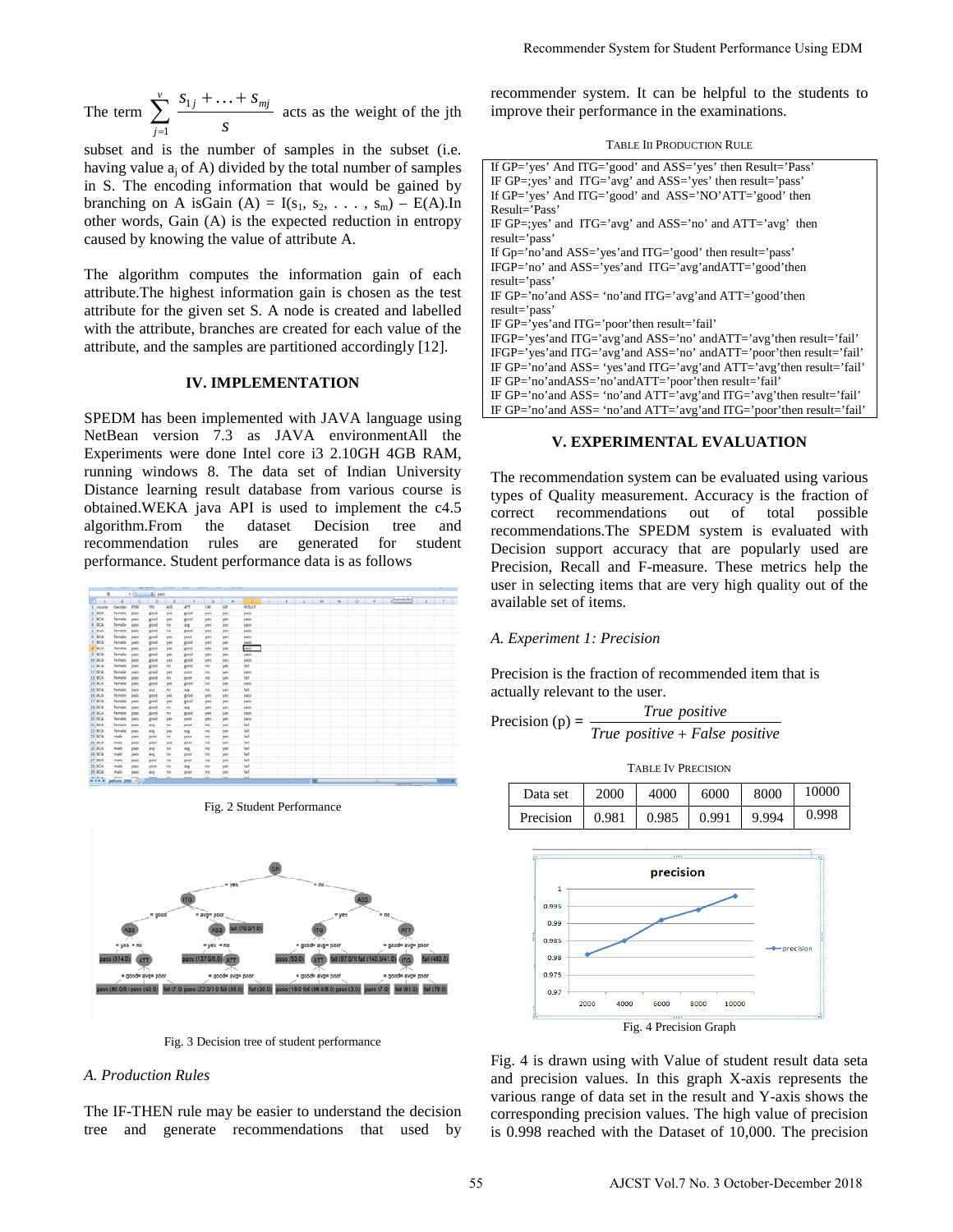value highlights the correct positive predictions out of all positive predations. High precision indicates low false value.

## *B. Experiment 2: Recall*

The ratio of correctly predicted positive values to the actual positive values is known as Recall.

$$
Recall(R) = \frac{True \ positive}{True \ positive + False \ Negative}
$$



The Graph is created using with Value of Result data set. In this Recall graph, X-axis shows the various range of result centre and Y-axis shows the corresponding Recall values. The high value of recall is 0.963 reached with the Dataset of 10,000. This metrics highlights the sensitivity of the algorithm.

## *C. Experiment 3: F-Measure*

F-measure defined below helps to simplify precisions and recall in to single metric .They are computed as

$$
F-measure = \frac{2*precision*recall}{Precision+Recall}
$$

TABLE VI F-MEASURE

| Data set  | 2000  | 4000  | 6000  | 8000  | 10000 |
|-----------|-------|-------|-------|-------|-------|
| F-Measure | 0.955 | 0.961 | 0.966 | 0.971 | 0.976 |



Fig. 6 F-measure

The Fig-6- is plotted against with Value of study result data set. The X-axis represents the various ranges of result data and Y-axis represents the corresponding F-measure values. The high value of F-measure is 0.976reached with the Dataset of 10,000. High value of F-measure indicates the relevant result to the data items.

## **V. CONCLUSION**

In this paper classification technique is used by recommender system to predict student performance. There are various methods used for data classification, the decision tree method is used here. Decision trees and IF-THEN rules are generated which can be used by the recommender system to give suggestion to the higher education institutions. This study can motivate and help the universities to perform data mining task on their student data to find out patterns may be improve their performance. The Analysis of other data mining techniques and very large volume of data set may be the future work.

#### **REFERENCES**

- [1] AbeerBadr El Din Ahmed and Ibrahim Sayed Elaraby, "Data Mining: A prediction for Student's Performance Using Classification Method", *World Journal of Computer Application and Technology,*  pp. 43-47, 2014.
- [2] B. E. D Ahemad and I.S AElarby, "Prediction for student'sperformace using classification Method World Journal of Computer Application and Technology,pp. 43-47 2014.
- [3] M. A. Al-Barrak and M. Al-Razgan, "Predicting Students Final GPA Using Decision Trees: A Case Study," *Int. J. Inf. Educ. Technol.*, Vol. 6, no. 7, pp. 528–533, 2016.
- [4] Amirah Mohamed Sahariri, WahidahHusian and Nurainiabdul Rashid, "A Review on predicting student's performance using Data mining Techniques",Elesevier,The Third Information Systems International Conference,pp. 414-422 (2015)
- [5] Amajad Abu Saa,"Educational Data Mining and Student's Performance Prediction", *International Journal of Advanced Computer Science and Applications,* Vol. 7 No.5, pp. 201624.
- [6] G. Arumugam, and S. Suguna, "Predictive Prefetching Framework Based on New Preprocessing Algorithms Towards Latency Reduction", *Asian Journal of Information Technology,* Medwell Journals.ISSN: 1682 -3915,2008.
- [7] C. Anuradha1 and T. Velmurugan, "A Comparative Analysis on the Evaluation of Classification Algorithms in the Prediction of Students Performance".
- [8] Brijesh Kumar and Saurabh, *Indian Journal of Science and Technology,*Vol. 8, No. 15,2015.
- [9] Brijesh Kumar, Saurabh, Pal, "Mining Educational Data to Analyze student's performance", *International Journal of Advanced Computer Science and Application,*Vol. 2,No.6,2011.
- [10] Dorina Kabakchieva, "Student performance by using Data mining Classification Algorithms", *International journal of Computer Science and Management Research,* Vol. 1, 2012.
- [11] Ellenita Red, T. Tesaionica,Briags"Classification of Students performance in a Learning Management System Using their eLearning Readiness Attributes", *Research Gate,*2015.
- [12] Han and M. Kamber, "Data mining concepts and Technologies", Morgan Kaufmann, 2000.
- [13] Home, *International Educational Data Mining Society.* [Online]. Available: http://www.educationaldatamining.org/.
- [14] S.Jothilakshmi,Dr.M.Thangaraj, "Design and Development of Recommender System for Target Marketing of Higher Education Institution Using EDM", *International Journal of Applied Engineering Research* ISSN 0973-4562, Vol.13, 2018.
- [15] Kalpesdh Adhatrao and AdityaGaykar, "Predicting Studnet's Performance using ID3 and C4.5 classification Algorithms",